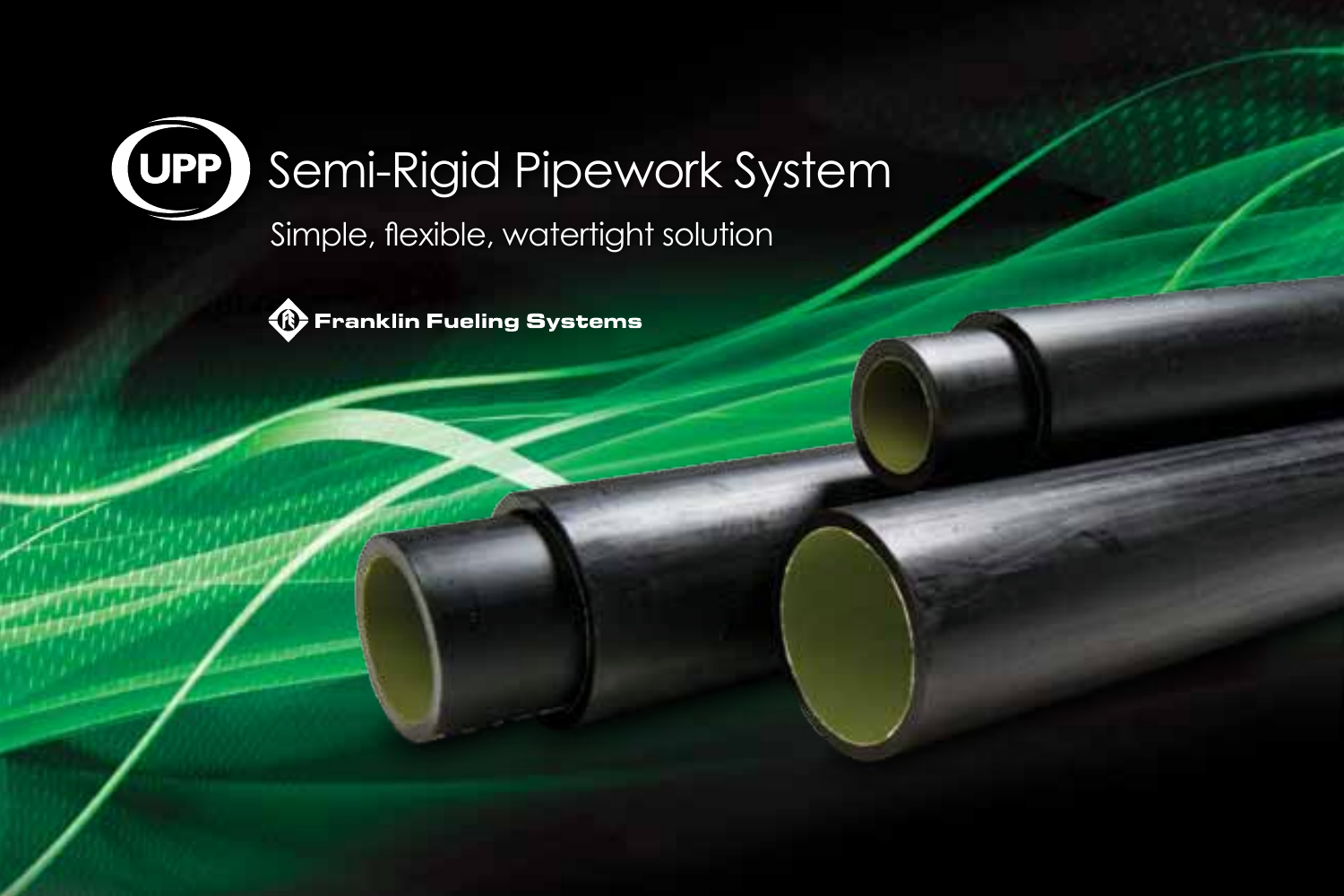Since being introduced as the world's first electrofusion pipework system for fuel applications over thirty years ago, UPP semi-rigid pipework has become known globally as the standard for watertight pipework systems. Synonymous with words like "fast", "efficient" and "simple" throughout petroleum equipment installer circles, UPP pipework utilizes the advanced electrofusion welding process to effectively bond system components together into one, leakproof system.

## Efficient Installation. Zero Leak Paths. Proven Technology for an Advanced Market.



#### A True Watertight Solution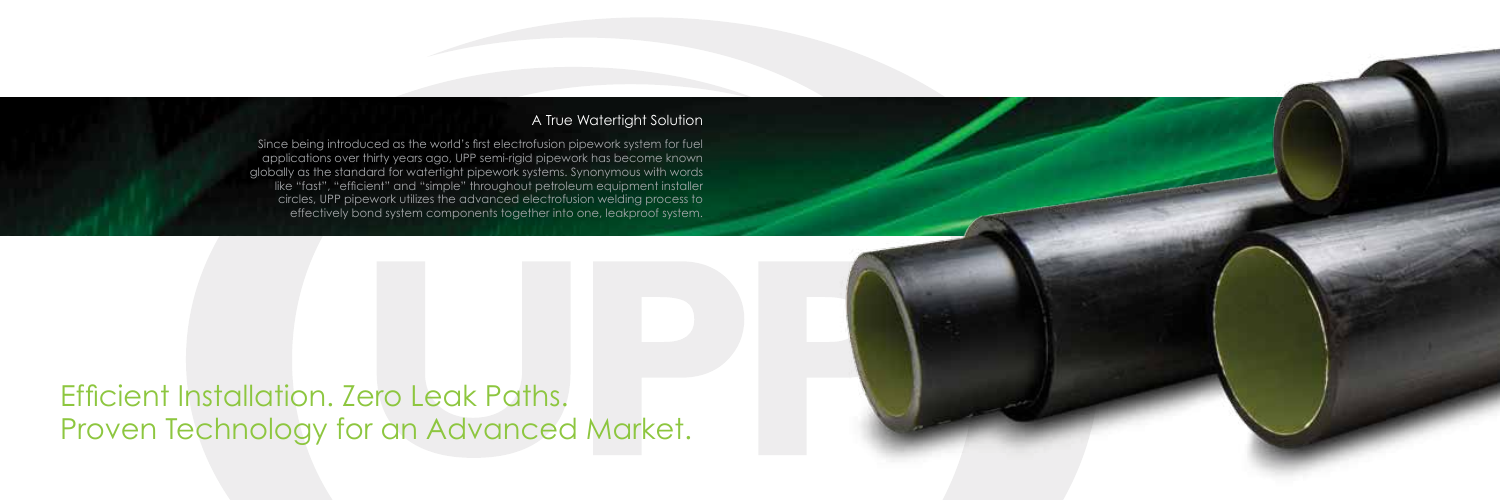#### Simple Installation

The UPP electrofusion welding process is safe and simple to complete in any climate and virtually any weather condition. An installer simply preps the components, fits them together attaching welder leads to the fitting, and then presses a single button on the welding unit to initiate the process. The welder unit itself calculates the exact settings required to complete the weld, regardless of the pipework diameter or temperature, leaving no settings for the installer to input.

After this simple installation process, the security and integrity of a watertight installation will remain for the lifetime of the site and provide unmatched resistance to ground movement.

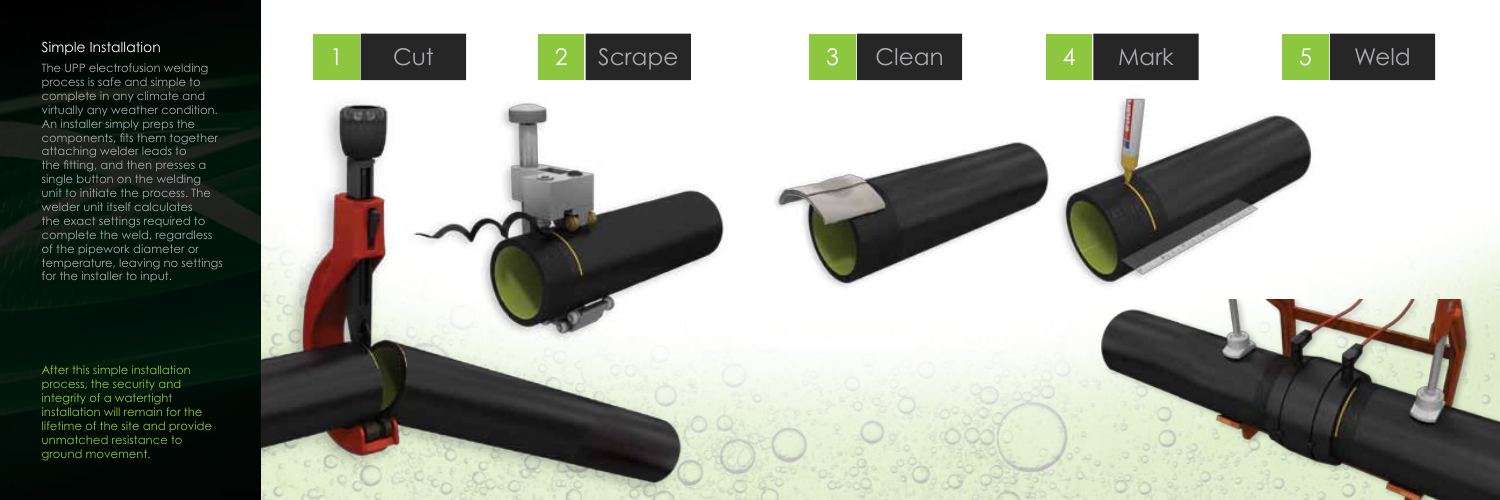At the heart of the UPP pipework system is the highly efficient electrofusion welding process that connects pipe, fittings, boots and containment to create a seamless direct burial pipework system. The welding process uses the lightweight, portable UPP electrofusion welder unit to form the strongest of assemblies, which is easily and quickly carried out - even in confined spaces.



## Electrofusion Welding

The UPP Electrofusion Welder is compatible with all UPP fittings and products. In use on thousands of job sites around the world, the rugged water and dust proof welder features a state-of-the-art graphical display that illustrates the progress of the electrofusion process and provides visual indication of a completed weld.



#### Hand-Held Welder

The UPP Electrofusion Welder features a built-in sensor, which checks the ambient temperature and adjusts to apply the correct amount of energy needed for a successful weld in any climate.

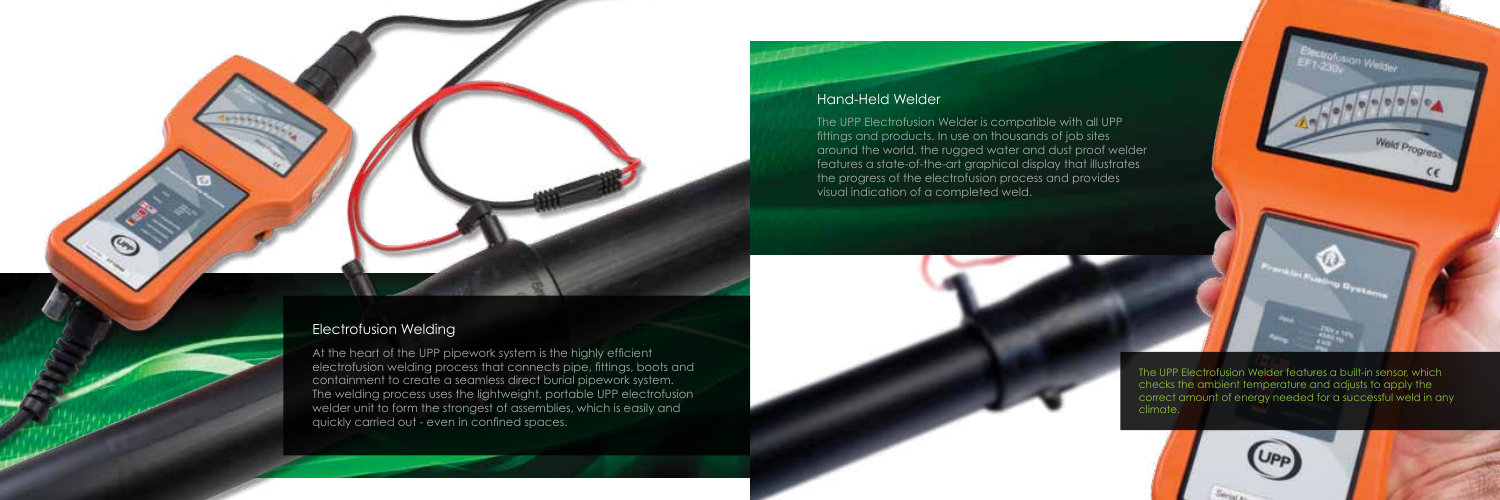UPP double wall semi-rigid pipe is flexible enough to coil and bend like flexible pipe, while UPP single wall pipe is also rigid enough to be used in place of fiberglass pipe for vapor or vent lines. Available in both coils and straight sticks, UPP pipe can accommodate the sweeping bends of a "loop" pipework system while the straight sticks make installation between dispenser sumps simple by providing a square pipe entry into containment.

### Ready For Retrofit

#### Ultimate Flexibility

UPP semi-rigid pipe is easily installed at sites undergoing a retrofit of existing pipework. The flexibility of UPP double wall semi-rigid pipe allows for easy installation through existing ducting.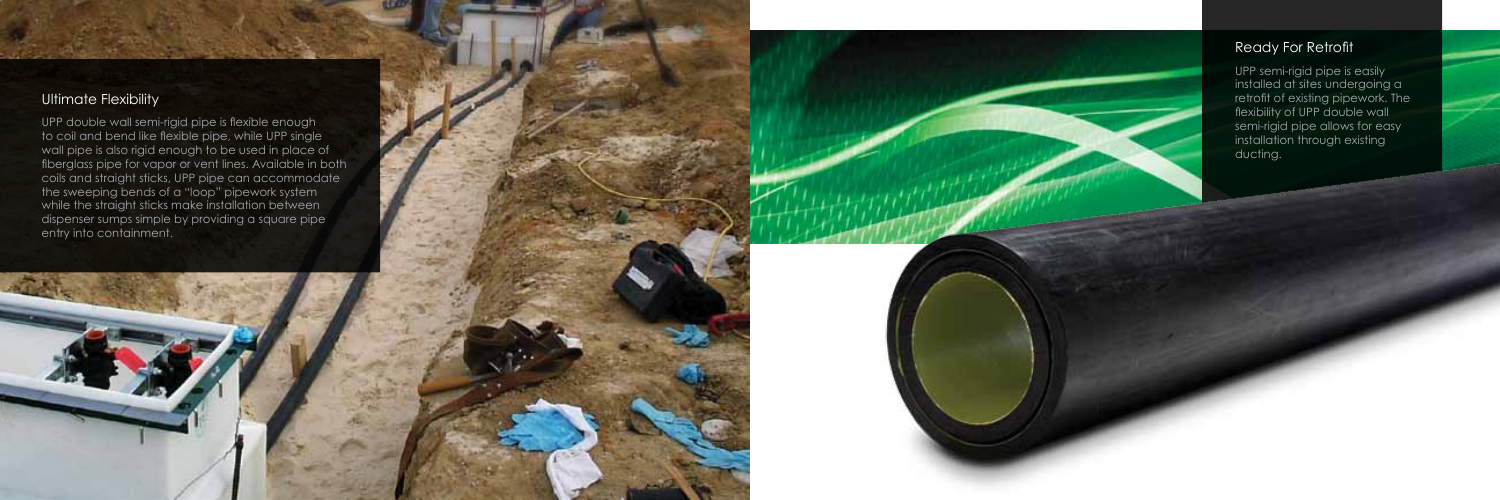The end of a piping run can be fitted with a wide variety of termination fittings to accommodate any application. UPP termination fittings feature an overmolded design which permanently bonds the metal threads of the fitting to an HDPE pipe segment allowing the same electrofusion process to create a watertight bond between the pipework and metal termination fitting.

#### Electrofusion Termination Fittings

As a vital component to the UPP pipework system, patented UPP electrofusion entry boots weld directly to the wall of any polyethylene sump creating a watertight seal between the pipework system and containment spaces. They are specifically designed to reduce the number of fittings and eliminate bolt holes, rubber seals, band clamps and any potential leak paths.

UPP electrofusion entry boots actually reinforce sump walls, making them even more stable. Fiberglass entry boot options are also available to accommodate fiberglass sump entry.

#### Electrofusion Entry Boots

Quick release termination fittings provide a quick and easy, leak-proof connection between the pipework and flex connector.